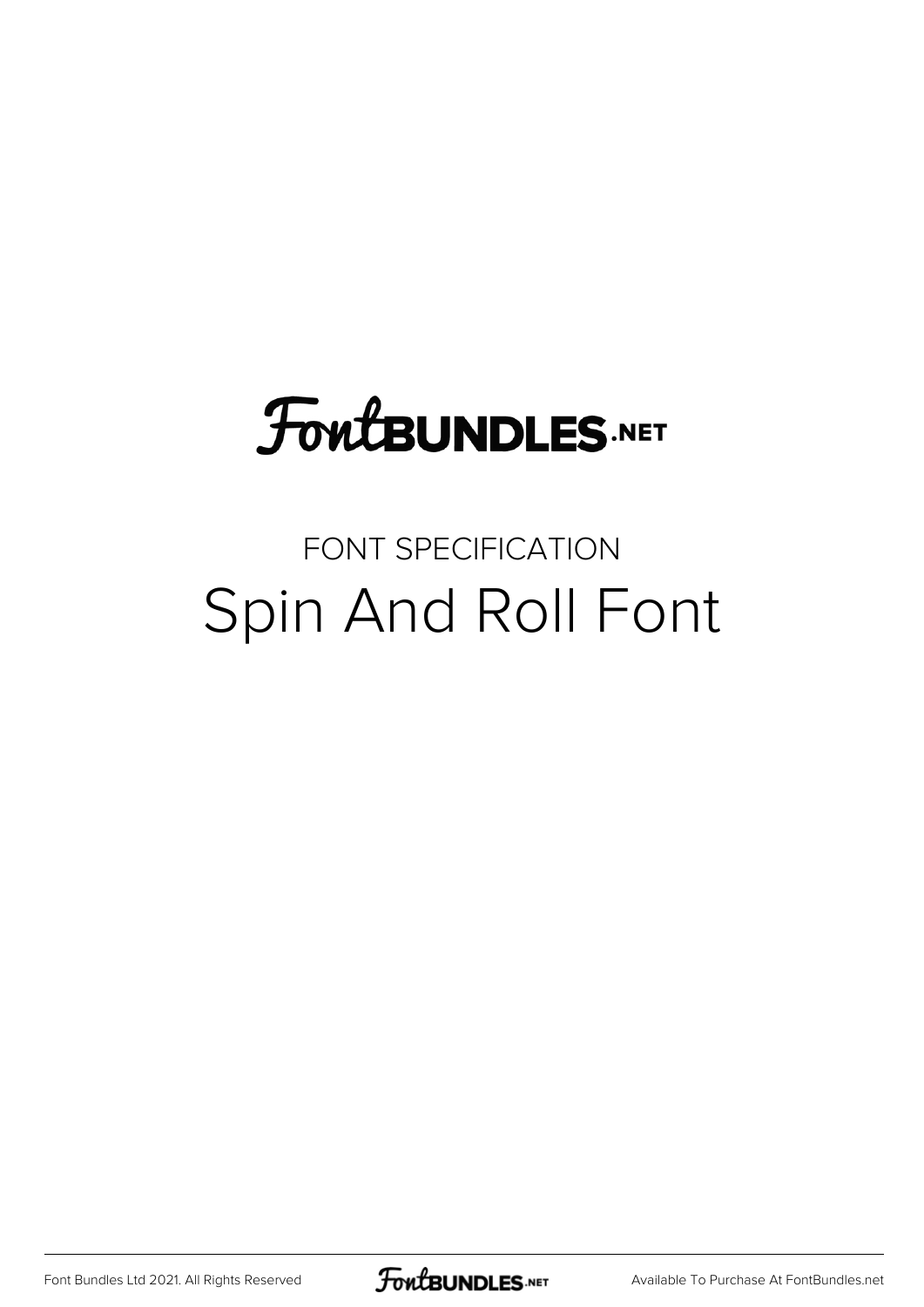#### Spin And Roll - Regular

**Uppercase Characters** 

## ABCDEFGH 9 0 KLM N Q D Q R  $598000777$

Lowercase Characters

# a bedefghijk from opgrstou  $V$  W  $X$   $M$   $Z$

**Numbers** 

### 0123456789

**Punctuation and Symbols** 

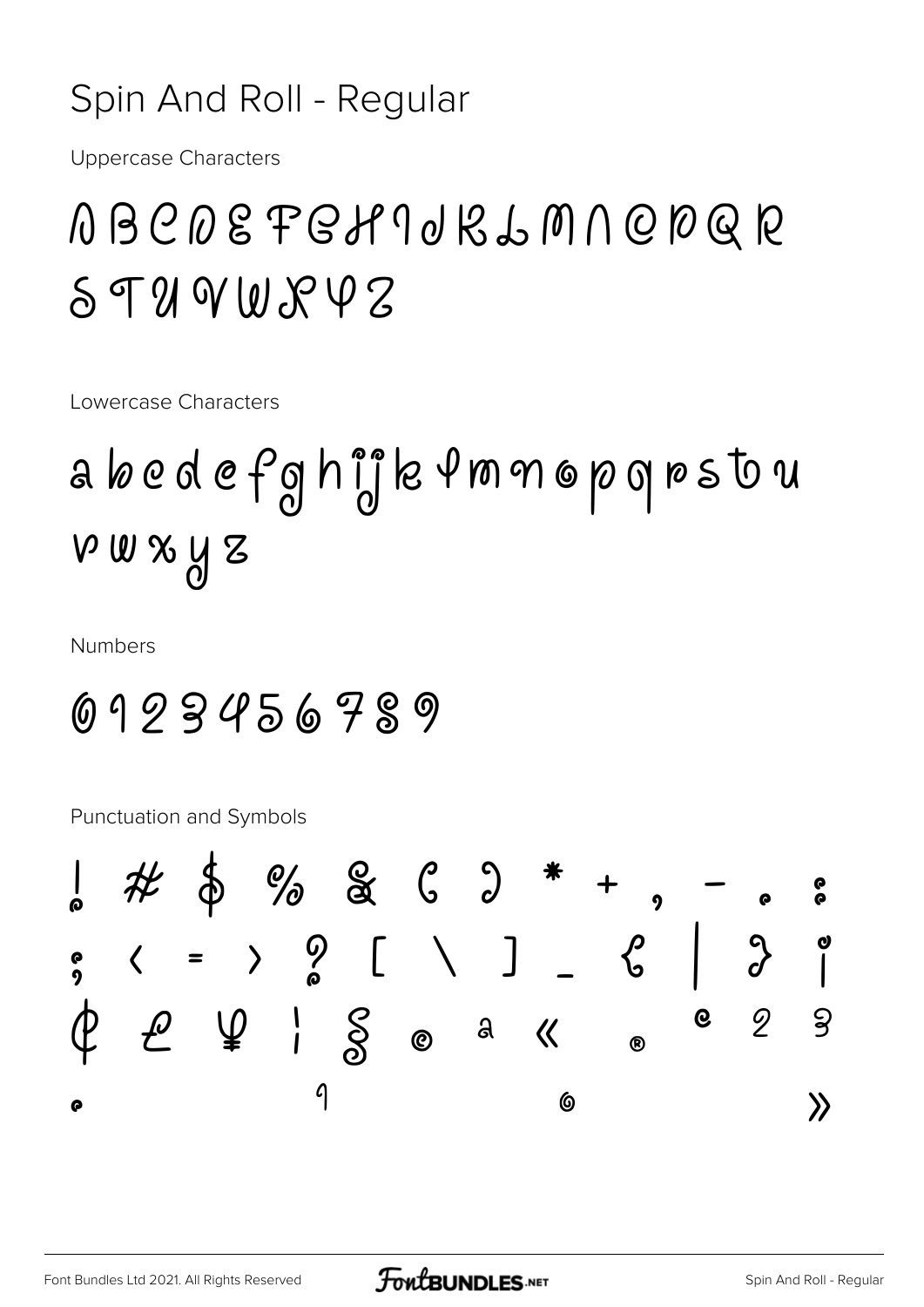All Other Glyphs

|         |                       |                          |                                                                                                             |                         |                      | $\mathring{\bigwedge}\quad\mathring{\bigwedge}\quad\mathring{\bigwedge}\quad\mathring{\bigwedge}\quad\mathring{\bigwedge}\quad\mathring{\bigwedge}\quad\mathring{\bigwedge}\quad\mathring{\bigwedge}\quad\mathring{\bigwedge}\quad\mathring{\bigotimes}\quad\mathring{\bigtriangleup}\quad\mathring{\bigtriangleup}$                                                                                            |                         |                          |
|---------|-----------------------|--------------------------|-------------------------------------------------------------------------------------------------------------|-------------------------|----------------------|-----------------------------------------------------------------------------------------------------------------------------------------------------------------------------------------------------------------------------------------------------------------------------------------------------------------------------------------------------------------------------------------------------------------|-------------------------|--------------------------|
|         |                       |                          |                                                                                                             |                         |                      | $\dot{\mathcal{E}}$ $\dot{\mathcal{E}}$ $\dot{\mathcal{E}}$ $\dot{\mathcal{E}}$ $\dot{\mathcal{S}}$ $\dot{\mathcal{S}}$ $\dot{\mathcal{S}}$ $\dot{\mathcal{S}}$ $\dot{\mathcal{S}}$ $\dot{\mathcal{S}}$ $\dot{\mathcal{S}}$ $\dot{\mathcal{S}}$ $\dot{\mathcal{S}}$ $\dot{\mathcal{S}}$ $\dot{\mathcal{S}}$ $\dot{\mathcal{S}}$ $\dot{\mathcal{S}}$ $\dot{\mathcal{S}}$ $\dot{\mathcal{S}}$ $\dot{\mathcal{S}}$ |                         |                          |
|         |                       |                          |                                                                                                             |                         |                      | $\label{eq:2.1} \begin{array}{ccccccccccccc} \bullet & \hat{\mathbb{O}} & \hat{\mathbb{O}} & \tilde{\mathbb{O}} & \times & \mathbb{O} & \mathbb{O} & \mathbb{O} & \mathbb{O} & \mathbb{O} \end{array}$                                                                                                                                                                                                          |                         |                          |
|         |                       |                          |                                                                                                             |                         |                      | $\H\circ \H\circ \qquad \qquad \circ$ $\qquad \circ$ $\qquad \circ$ $\circ$ $\circ$ $\circ$ $\circ$ $\circ$ $\circ$ $\circ$                                                                                                                                                                                                                                                                                     |                         |                          |
| 80      | $\frac{6}{5}$         | $\mathring{\mathcal{C}}$ | $\stackrel{\ \circ}{\mathcal{C}}\quad \stackrel{\ \circ}{\mathcal{C}}\quad \stackrel{\ \circ}{\mathcal{C}}$ |                         |                      | $\begin{matrix} 9 & & 8 \\ & & 1 \end{matrix}$                                                                                                                                                                                                                                                                                                                                                                  |                         | $\int$                   |
| ea<br>' | $\tilde{\mathcal{P}}$ | $\hat{\mathbf{G}}$       | $\hat{\mathbf{G}}$                                                                                          | $\hat{\mathbf{\Theta}}$ | $\tilde{\mathbf{6}}$ | e<br>0                                                                                                                                                                                                                                                                                                                                                                                                          | $\cancel{\mathfrak{G}}$ | $\mathring{\mathcal{U}}$ |